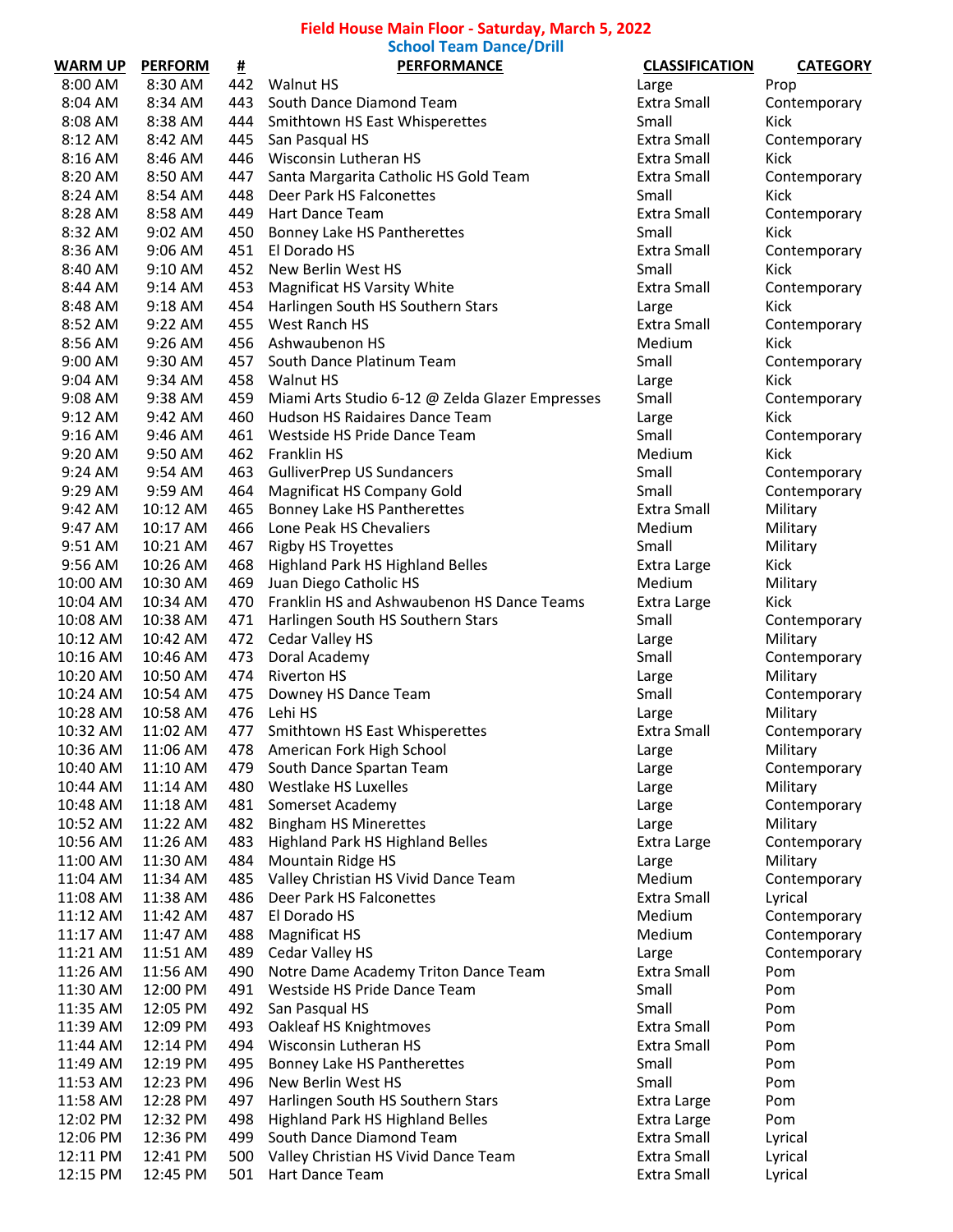| 12:20 PM  | 12:50 PM |     | 502 West Ranch HS                               | Extra Small | Lyrical           |
|-----------|----------|-----|-------------------------------------------------|-------------|-------------------|
| 12:24 PM  | 12:54 PM | 503 | <b>Magnificat HS Company Blue</b>               | Medium      | Lyrical           |
| 12:29 PM  | 12:59 PM | 504 | Miami Arts Studio 6-12 @ Zelda Glazer Empresses | Small       | Lyrical           |
| 12:33 PM  | 1:03 PM  | 505 | Westside HS Pride Dance Team                    | Small       |                   |
|           |          |     |                                                 |             | Lyrical           |
| 12:38 PM  | 1:08 PM  |     | 506 GulliverPrep US Sundancers                  | Small       | Lyrical           |
| 12:42 PM  | 1:12 PM  | 507 | Santa Margarita Catholic HS Gold Team           | Small       | Lyrical           |
| 12:47 PM  | 1:17 PM  | 508 | <b>Walnut HS</b>                                | Small       | Lyrical           |
| 12:51 PM  | 1:21 PM  | 509 | South Dance Platinum Team                       | Small       | Lyrical           |
| 12:56 PM  | 1:26 PM  | 510 | Doral Academy                                   | Small       | Lyrical           |
|           |          |     |                                                 |             |                   |
| 1:00 PM   | 1:30 PM  | 511 | Westlake HS Luxelles                            | Large       | Pom               |
| 1:04 PM   | 1:34 PM  | 512 | Wisconsin Lutheran HS                           | Extra Small | Lyrical           |
| 1:08 PM   | 1:38 PM  | 513 | <b>Riverton HS</b>                              | Large       | Pom               |
| $1:12$ PM | 1:42 PM  | 514 | Hart Dance Team                                 | Small       | Lyrical           |
| 1:16 PM   | 1:46 PM  | 515 | Lehi HS                                         | Large       | Pom               |
|           |          |     |                                                 |             |                   |
| 1:20 PM   | 1:50 PM  | 516 | New Berlin West HS                              | Small       | Lyrical           |
| 1:24 PM   | 1:54 PM  | 517 | <b>Sussex Hamilton HS</b>                       | Large       | Pom               |
| 1:28 PM   | 1:58 PM  | 518 | <b>Bingham HS Minerettes</b>                    | Large       | Lyrical           |
| 1:31 PM   | 2:01 PM  | 519 | El Dorado HS                                    | Large       | Pom               |
| 1:35 PM   | 2:05 PM  | 520 | Hudson HS Raidaires Dance Team                  | Large       | Pom               |
|           |          |     |                                                 |             |                   |
| 1:39 PM   | 2:09 PM  | 521 | <b>Mountain Ridge HS</b>                        | Large       | Pom               |
| 1:43 PM   | 2:13 PM  | 522 | Juan Diego Catholic HS                          | Medium      | Lyrical           |
| 1:47 PM   | 2:17 PM  | 523 | Santa Margarita Catholic HS Blue Team           | Medium      | Lyrical           |
| 1:51 PM   | 2:21 PM  | 524 | Westlake HS Luxelles                            | Medium      | Lyrical           |
| 1:55 PM   | 2:25 PM  | 525 | Deer Park HS Falconettes                        | Small       | Pom               |
|           |          | 526 |                                                 |             |                   |
| 1:59 PM   | 2:29 PM  |     | <b>Presentation HS</b>                          | Medium      | Lyrical           |
| 2:03 PM   | 2:33 PM  | 527 | Menomonee Falls HS                              | Medium      | Pom               |
| 2:07 PM   | 2:37 PM  | 528 | <b>Riverton HS</b>                              | Large       | Lyrical           |
| 2:11 PM   | 2:41 PM  |     | 529 Rigby HS Troyettes                          | Medium      | Pom               |
| 2:15 PM   | 2:45 PM  |     | 530 South Dance Spartan Team                    | Large       | Lyrical           |
| 2:19 PM   | 2:49 PM  |     | 531 Valley Christian HS Vivid Dance Team        | Medium      | Pom               |
|           |          |     |                                                 |             |                   |
| 2:23 PM   | 2:53 PM  |     | 532 Walnut HS                                   | Large       | Lyrical           |
| 2:27 PM   | 2:57 PM  | 533 | Magnificat HS                                   | Medium      | Pom               |
| 2:31 PM   | 3:01 PM  |     | 534 Downey HS Dance Team                        | Large       | Lyrical           |
| 2:35 PM   | 3:05 PM  | 535 | Ashwaubenon HS                                  | Medium      | Pom               |
| 2:39 PM   | 3:09 PM  |     | 536 Sussex Hamilton HS                          | Large       | Lyrical           |
|           |          |     |                                                 |             |                   |
| 2:43 PM   | 3:13 PM  |     | 537 Franklin HS                                 | Medium      | Pom               |
| 2:47 PM   | 3:17 PM  | 538 | El Dorado HS                                    | Large       | Lyrical           |
| 2:51 PM   | 3:21 PM  |     | 539 Presentation HS                             | Medium      | Pom               |
| 2:55 PM   | 3:25 PM  |     | 540 Somerset Academy                            | Large       | Lyrical           |
|           |          |     | <b>JUDGE CHANGE</b>                             |             |                   |
| 3:00 PM   | 3:30 PM  |     |                                                 |             | Jazz              |
|           |          | 541 | Highland Park HS Highland Belles                | Extra Large |                   |
| 3:04 PM   | 3:34 PM  |     | 542 Mountain Ridge HS                           | Large       | Show Production   |
| $3:11$ PM | 3:41 PM  |     | 543 Bingham HS Minerettes                       | Large       | Show Production   |
| 3:18 PM   | 3:48 PM  |     | 544 Magnificat HS Company Blue                  | Small       | Open              |
| 3:22 PM   | 3:52 PM  |     | 545 American Fork High School                   | Large       | Novelty/Character |
| $3:26$ PM | 3:56 PM  | 546 | Westside HS Pride Dance Team                    | Small       | Open              |
|           |          |     |                                                 |             |                   |
| 3:30 PM   | 4:00 PM  | 547 | <b>Riverton HS</b>                              | Large       | Novelty/Character |
| 3:34 PM   | 4:04 PM  | 548 | Valley Christian HS Vivid Dance Team            | Extra Small | Hip Hop           |
| 3:38 PM   | 4:08 PM  | 549 | Cedar Valley HS                                 | Large       | Novelty/Character |
| 3:42 PM   | 4:12 PM  | 550 | <b>GulliverPrep US Sundancers</b>               | Extra Small | Hip Hop           |
| 3:46 PM   | 4:16 PM  |     | 551 Westlake HS Luxelles                        | Large       | Novelty/Character |
| 3:50 PM   | 4:20 PM  |     |                                                 | Extra Small |                   |
|           |          |     | 552 Notre Dame Academy Triton Dance Team        |             | Hip Hop           |
| 3:54 PM   | 4:24 PM  | 553 | San Pasqual HS                                  | Small       | Novelty/Character |
| 3:58 PM   | 4:28 PM  | 554 | Desert Oasis HS Diamond Back Dance Crew         | Extra Small | Hip Hop           |
| 4:02 PM   | 4:32 PM  | 555 | Ashwaubenon HS                                  | Small       | Novelty/Character |
| 4:06 PM   | 4:36 PM  | 556 | West Ranch HS                                   | Extra Small | Hip Hop           |
|           | 4:40 PM  | 557 |                                                 | Medium      |                   |
| 4:10 PM   |          |     | Juan Diego Catholic HS                          |             | Novelty/Character |
| 4:14 PM   | 4:44 PM  | 558 | South Dance Platinum Team                       | Small       | Hip Hop           |
| 4:18 PM   | 4:48 PM  | 559 | Riviera Preparatory School                      | Medium      | Novelty/Character |
| 4:22 PM   | 4:52 PM  | 560 | Doral Academy                                   | Small       | Hip Hop           |
| 4:26 PM   | 4:56 PM  | 561 | Lone Peak HS Chevaliers                         | Medium      | Novelty/Character |
| 4:30 PM   | 5:00 PM  | 562 | Oakleaf HS Knightmoves                          | Extra Small | Hip Hop           |
|           |          |     |                                                 |             |                   |
| 4:34 PM   | 5:04 PM  | 563 | <b>Magnificat HS</b>                            | Medium      | Novelty/Character |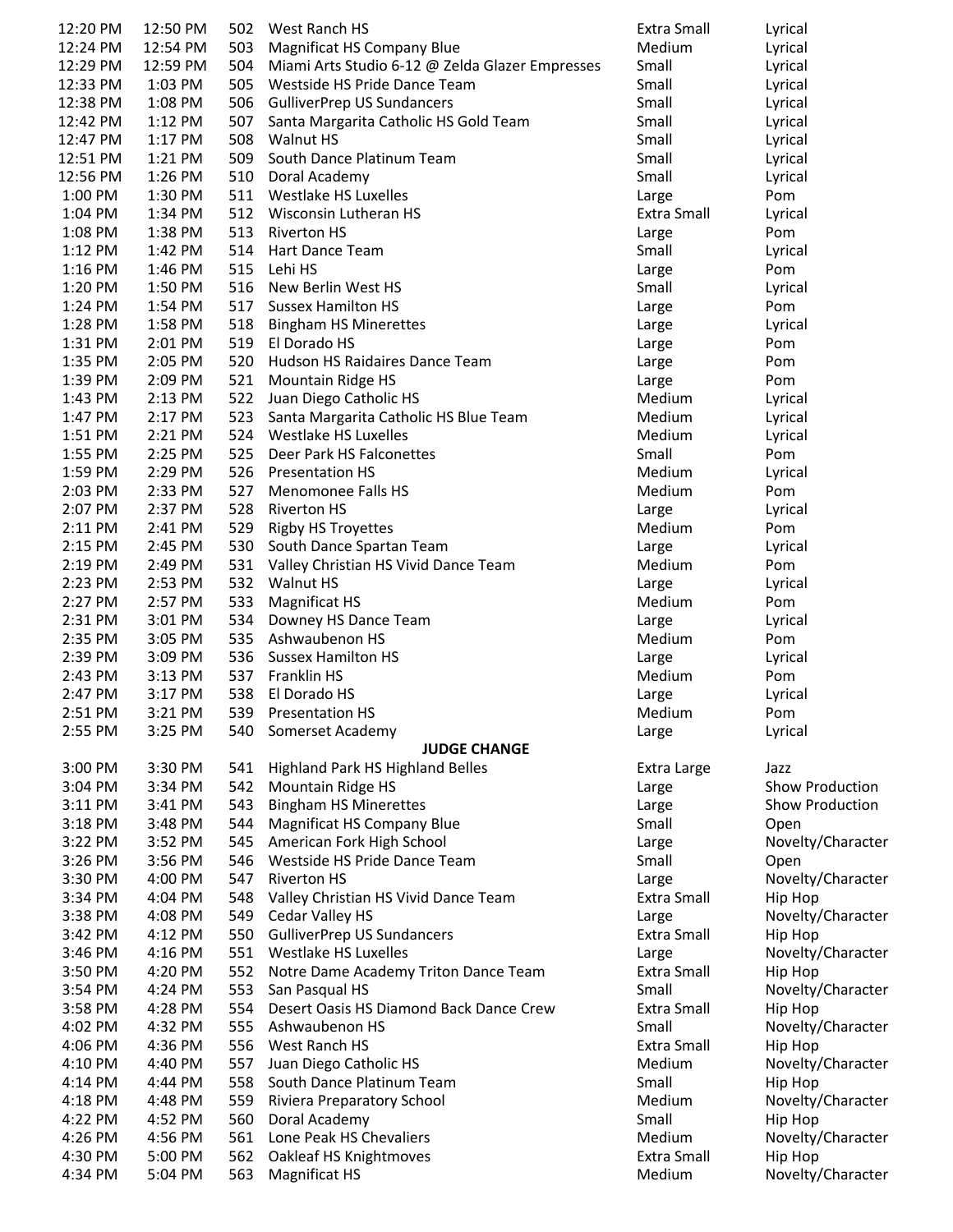| 4:38 PM | 5:08 PM | 564 | Wisconsin Lutheran HS                           | Extra Small        | Hip Hop           |
|---------|---------|-----|-------------------------------------------------|--------------------|-------------------|
| 4:42 PM | 5:12 PM | 565 | <b>Presentation HS</b>                          | Medium             | Novelty/Character |
| 4:46 PM | 5:16 PM | 566 | Downey HS Dance Team                            | Small              | Hip Hop           |
| 4:50 PM | 5:20 PM | 567 | Hart Dance Team                                 | Small              | Hip Hop           |
| 4:54 PM | 5:24 PM | 568 | New Berlin West HS                              | Small              | Hip Hop           |
| 4:58 PM | 5:28 PM | 569 | Notre Dame Academy Triton Dance Team            | Extra Small        | Open              |
| 5:02 PM | 5:32 PM | 570 | <b>Magnificat HS Varsity Blue</b>               | Extra Small        | Open              |
| 5:06 PM | 5:36 PM | 571 | Valley Christian HS Vivid Dance Team            | Extra Small        | Open              |
| 5:10 PM | 5:40 PM | 572 | Riviera Preparatory School                      | Medium             | Open              |
| 5:14 PM | 5:44 PM | 573 | <b>Walnut HS</b>                                | Medium             | Open              |
| 5:18 PM | 5:48 PM | 574 | Deer Park HS Falconettes                        | Medium             | Open              |
| 5:22 PM | 5:52 PM | 575 | <b>Mountain Ridge HS</b>                        | Medium             | Open              |
| 5:26 PM | 5:56 PM | 576 | Somerset Academy                                | Large              | Open              |
| 5:30 PM | 6:00 PM | 577 | South Dance Gold Team                           | Medium             | Hip Hop           |
| 5:34 PM | 6:04 PM | 578 | Santa Margarita Catholic HS Blue Team           | Medium             | Hip Hop           |
| 5:38 PM | 6:08 PM | 579 | Miami Arts Studio 6-12 @ Zelda Glazer Empresses | Medium             | Hip Hop           |
| 5:42 PM | 6:12 PM | 580 | Valley Christian HS Vivid Dance Team            | Small              | Jazz              |
| 5:47 PM | 6:17 PM | 581 | Magnificat HS Company White                     | Small              | Modern            |
| 5:50 PM | 6:20 PM | 582 | Westside HS Pride Dance Team                    | Small              | Modern            |
| 5:54 PM | 6:24 PM | 583 | San Pasqual HS                                  | <b>Extra Small</b> | Jazz              |
| 5:59 PM | 6:29 PM | 584 | Downey HS Dance Team                            | Extra Small        | Jazz              |
| 6:03 PM | 6:33 PM | 585 | South Dance Diamond Team                        | Extra Small        | Jazz              |
| 6:06 PM | 6:36 PM | 586 | Valley Christian HS Vivid Dance Team            | Medium             | Novelty/Character |
| 6:10 PM | 6:40 PM | 587 | Hart Dance Team                                 | <b>Extra Small</b> | Jazz              |
| 6:15 PM | 6:45 PM | 588 | Santa Margarita Catholic HS Gold Team           | Extra Small        | Jazz              |
| 6:19 PM | 6:49 PM | 589 | West Ranch HS                                   | Extra Small        | Jazz              |
| 6:24 PM | 6:54 PM | 590 | <b>Walnut HS</b>                                | Small              | Jazz              |
| 6:28 PM | 6:58 PM | 591 | Miami Arts Studio 6-12 @ Zelda Glazer Empresses | Small              | Jazz              |
| 6:33 PM | 7:03 PM | 592 | El Dorado HS                                    | Small              | Jazz              |
| 6:37 PM | 7:07 PM | 593 | <b>Rigby HS Troyettes</b>                       | Medium             | Hip Hop           |
| 6:41 PM | 7:11 PM | 594 | <b>GulliverPrep US Sundancers</b>               | Small              | Jazz              |
| 6:45 PM | 7:15 PM | 595 | Jacksonville Country Day School                 | Elementary         | Hip Hop           |
| 6:49 PM | 7:19 PM | 596 | Lone Peak HS Chevaliers                         | Medium             | Jazz              |
| 6:53 PM | 7:23 PM | 597 | Riviera Preparatory School                      | Medium             | Hip Hop           |
| 6:57 PM | 7:27 PM | 598 | Doral Academy                                   | Small              | Jazz              |
| 7:01 PM | 7:31 PM | 599 | Ashwaubenon HS                                  | Medium             | Hip Hop           |
| 7:05 PM | 7:35 PM | 600 | San Pasqual HS                                  | Small              | Jazz              |
| 7:09 PM | 7:39 PM | 601 | South Dance Spartan Team                        | Large              | Hip Hop           |
| 7:13 PM | 7:43 PM | 602 | <b>Rigby HS Troyettes</b>                       | Small              | Jazz              |
| 7:17 PM | 7:47 PM | 603 | <b>Presentation HS</b>                          | Medium             | Hip Hop           |
| 7:21 PM | 7:51 PM | 604 | <b>Magnificat HS Company Blue</b>               | Large              | Jazz              |
| 7:25 PM | 7:55 PM | 605 | Harlingen South HS Southern Stars               | Large              | Hip Hop           |
| 7:29 PM | 7:59 PM | 606 | Downey HS Dance Team                            | Large              | Hip Hop           |
| 7:33 PM | 8:03 PM | 607 | Franklin HS                                     | Medium             | Hip Hop           |
| 7:37 PM | 8:07 PM | 608 | Santa Margarita Catholic HS Gold Team           | Small              | Jazz              |
| 7:41 PM | 8:11 PM | 609 | Hart Dance Team                                 | Small              | Jazz              |
| 7:45 PM | 8:15 PM | 610 | South Dance Platinum Team                       | Small              | Jazz              |
| 7:49 PM | 8:19 PM | 611 | <b>Sussex Hamilton HS</b>                       | Large              | Hip Hop           |
| 7:53 PM | 8:23 PM | 612 | <b>Riverton HS</b>                              | Large              | Jazz              |
| 7:57 PM | 8:27 PM |     | 613 Cedar Valley HS                             | Large              | Hip Hop           |
| 8:01 PM | 8:31 PM |     | 614 Harlingen South HS Southern Stars           | Large              | Jazz              |
| 8:05 PM | 8:35 PM | 615 | El Dorado HS                                    | Large              | Hip Hop           |
| 8:09 PM | 8:39 PM | 616 | Walnut HS                                       | Large              | Jazz              |
| 8:13 PM | 8:43 PM | 617 | Hudson HS Raidaires Dance Team                  | Large              | Hip Hop           |
| 8:17 PM | 8:47 PM | 618 | Lehi HS                                         | Medium             | Jazz              |
| 8:21 PM | 8:51 PM | 619 | Somerset Academy                                | Large              | Hip Hop           |
| 8:25 PM | 8:55 PM | 620 | Franklin HS                                     | Medium             | Jazz              |
| 8:29 PM | 8:59 PM | 621 | Desert Oasis HS Diamond Back Dance Crew         | Coed               | Hip Hop           |
| 8:33 PM | 9:03 PM |     | 622 Santa Margarita Catholic HS Blue Team       | Medium             | Jazz              |
| 8:38 PM | 9:08 PM | 623 | Menomonee Falls HS                              | Medium             | Jazz              |
| 8:42 PM | 9:12 PM | 624 | Downey HS Dance Team                            | Large              | Jazz              |
| 8:47 PM | 9:17 PM | 625 | American Fork High School                       | Large              | Jazz              |
| 8:51 PM | 9:21 PM | 626 | South Dance Spartan Team                        | Large              | Jazz              |
|         |         |     |                                                 |                    |                   |